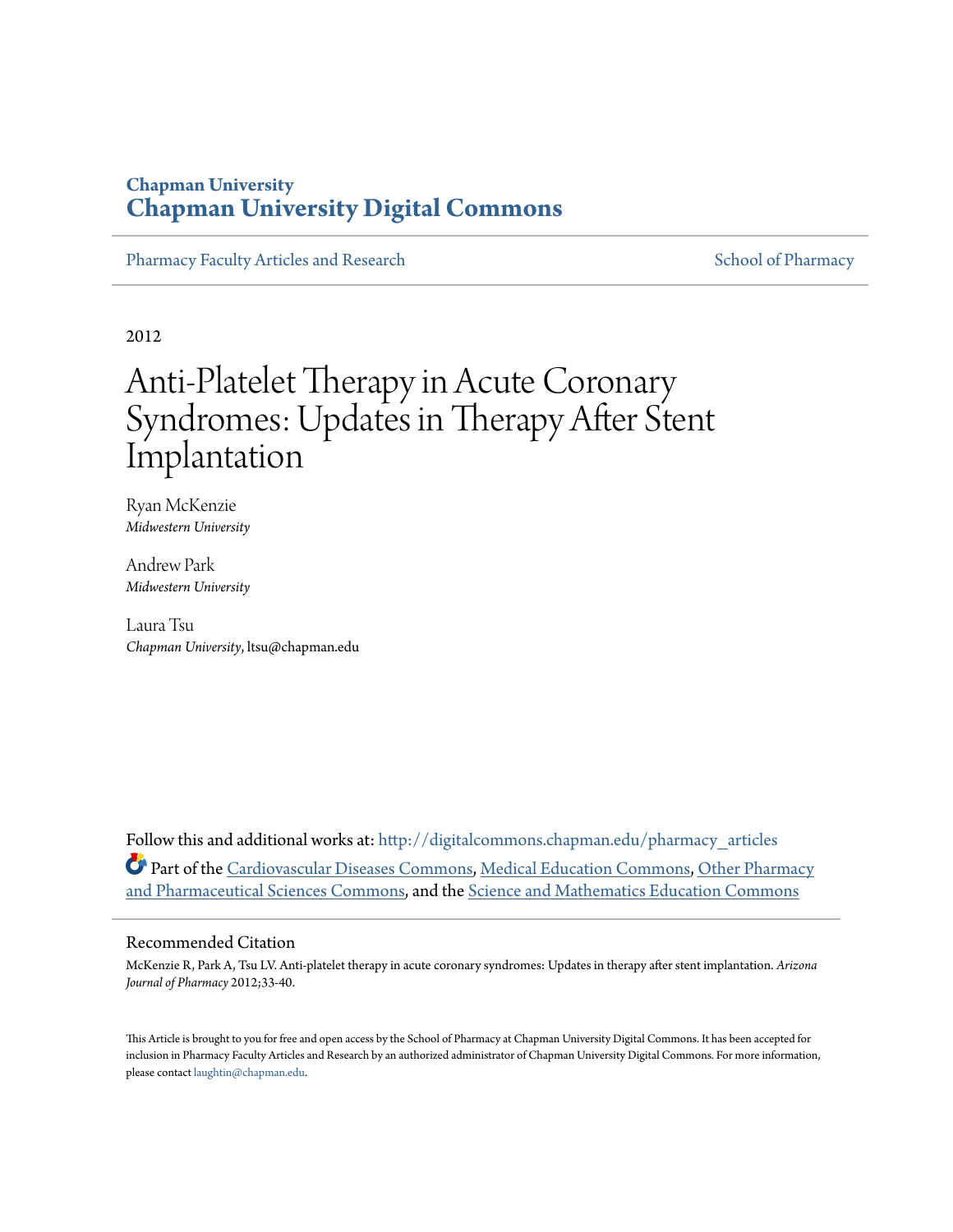# Anti-Platelet Therapy in Acute Coronary Syndromes: Updates in Therapy After Stent Implantation

#### **Comments**

This article was originally published in *[Arizona Journal of Pharmacy](http://www.azpharmacy.org/?page=AJP)*in 2012. Those receiving articles through Chapman University Digital Commons may not receive Continuing Education (CE) credit.

#### **Copyright**

Arizona Journal of Pharmacy. All rights reserved. This publication may not be republished or re-distributed without authorization from the Arizona Pharmacy Association.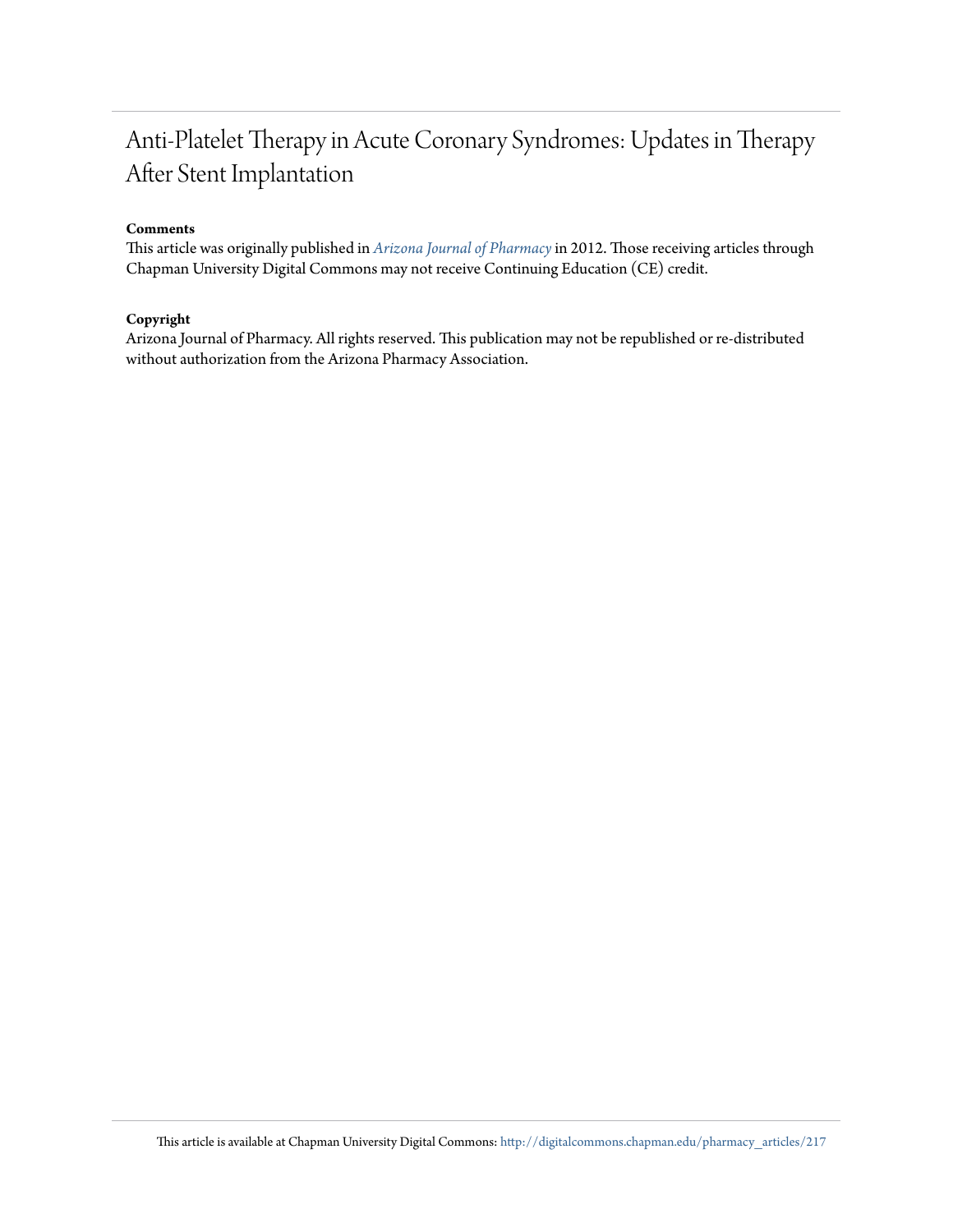# **Anti-platelet Therapy in Acute Coronary Syndromes: Updates in Therapy after Stent Implantation**

*by Ryun McKenzie, Pharm.D. Candidate Class of 2013; Andrew Park, Pharm.D. Candidate Class of 2013; Laura Tsu, Pharm.D., BCPS; Midwestern University College of Pharmacy - Glendale*

#### **Goal:**

This home-study CPE activity has been developed to educate pharmacists on updates in anti-platelet therapy after stent implantation.

#### **Objectives:**

At the conclusion of this lesson, successful participants should be able to:

- 1. Identify the mechanism of action and unique characteristics of the FDAapproved  $P2Y_{12}$  receptor antagonists used in secondary prevention of cardiovascular disease.
- 2. Describe the recent recommendations regarding safety and efficacy for oral anti-platelet therapy post cardiac-stent placement.
- 3. Compare the benefits and risks associated with each  $P2Y_{12}$  receptor antagonists based on presented clinical data.
- 4. Select the appropriate anti-platelet therapy using patient-specific parameters for prevention of recurrent cardiac events.

#### **Introduction**

Despite advances in pharmacotherapy and technology, acute coronary syndromes (ACS) remains a significant healthcare issue with more than 1.2 million Americans suffering an ACS event annually.<sup>1</sup> The usual culprit in ACS is an atheromatous plaque rupture which causes platelet activation and aggregation, leading to the propagation of the coagulation cascade. If untreated, the formation of a platelet-rich "white" clot will lead to an ACS event, which includes ST segment elevation myocardial infarction (STEMI), non-ST segment elevation myocardial infarction (NSTEMI) or unstable angina (UA). Treatment options for ACS include percutaneous coronary interventions (PCI) with stent implantation, thrombolytic therapy, and/or medical management.

After the acute treatment of patients with ACS, the pharmacotherapy focus shifts to secondary prevention of cardiovascular events. In patients who receive a stent implantation, one of the most important preventative measures is anti-platelet therapy to prevent both

stent restenosis and in-stent thrombosis. Anti-platelet therapy for secondary prevention of cardiac events in the first year after ACS with PCI therapy and stent placement centers on several options: clopidogrel, prasugrel, ticagrelor, and aspirin. The first 3 agents are  $P2Y_{12}$ receptor antagonists while aspirin inhibits platelet cyclooxygenase-1. Regardless of the mechanism, inhibition of these platelet pathways ultimately results in decreased platelet activation and aggregation.

For patients with implanted coronary stents, there are differing lengths of anti-platelet therapy based on the type of stent placed.2,3 The recommended therapy for bare metal stent placement include dual anti-platelet therapy with aspirin 75 - 325 mg daily and clopidogrel 75 mg for 1 month, then low dose aspirin 81 mg daily and clopidogrel 75 mg daily for the subsequent 11 months, and then single anti-platelet therapy with aspirin 81 mg daily indefinitely thereafter. The recommended therapy for drug-eluting stent placement include dual anti-platelet therapy with aspirin 75 - 325 mg with clopidogrel 75 mg daily for 3 - 6 months (minimum of 3 months for sirolimuseluting stent and 6 months for paclitaxeleluting stent), then low dose aspirin with clopidogrel 75 mg daily for 6 - 9 months thereafter, and then single antiplatelet therapy with aspirin 81 mg daily indefinitely (see Figure 1. for algorithm).4 The 2011 American College of Cardiology Foundation/American Heart Association Task force on Practice Guidelines and the Society for Cardiovascular Angiography and Interventions (ACCF/AHA/SCAI) recommend indefinite aspirin 81 mg therapy in preference over higher doses in combination with  $P2Y_{12}$  receptor antagonists. A minimum of 12 months of therapy with  $P2Y_{12}$  receptor antagonists is recommended with either a bare metal stent or drug-eluting stent if the patient is not at high risk of bleeding. Continuation of therapy beyond 12 months may be considered for those with drug-eluting stent placement and low risk of bleeding (see Figure 2. for algorithm).2

Both the CHEST and 2011 ACCF/AHA/ SCAI practice guidelines recommend

the use of aspirin therapy with a  $P2Y_{12}$ receptor antagonist post-cardiac stent implantation. In contrast, the guidelines differ with regard to the preference given to the individual  $P2Y_{12}$  receptor antagonist. The recent CHEST guidelines give preference to ticagrelor therapy over clopidogrel and prasugrel.2,4 Therefore, the focus of this review is to compare the similarities and differences in efficacy and safety between the 3 FDA-approved  $P2Y_{12}$  receptor antagonist: clopidogrel, prasgurel, and ticagrelor.

#### **Clopidogrel (Plavix®)**

Clopidogrel is a second-generation thienopyridine which irreversibly inhibits the  $P2Y_{12}$  receptor on platelets. It is a pro-drug that requires hepatic biotransformation via CYP enzymes, particularly CYP2C19, to produce the active metabolite necessary to exert its pharmacological actions.5 The active metabolite formed in this process targets the  $P2Y_{12}$  receptor, one of the adenosine diphosphate (ADP) receptors on the platelet surface, to prevent platelet recruitment and activation of the GPIIb/ IIIa receptor complex; in so doing, platelet aggregation is reduced.6 Clopidogrel's pharmacokinetic profile exhibits rapid dose absorption with or without food.7 The conversion of the parent drug to active metabolite with maintenance dosing at 75 mg daily takes, on average, about two days to see inhibition of platelet aggregation (IPA) with peak effect occurring in  $5 - 7$  days.<sup>8</sup> Due to the potential need for rapid inhibition of platelet aggregation, loading doses have been used to achieve faster therapeutic goals as studies have shown that peak IPA was able to be achieved within 6 hours with higher loading doses (300 mg, 600 mg, 900 mg).9

Although approximately half of the systemically circulating clopidogrel is cleared through the kidneys and the other half in the feces, there is limited data on the safety of this medication in renal impairment. No adjustment is necessary for those with hepatic impairment. It is also important to consider that while the half-life of clopidogrel is relatively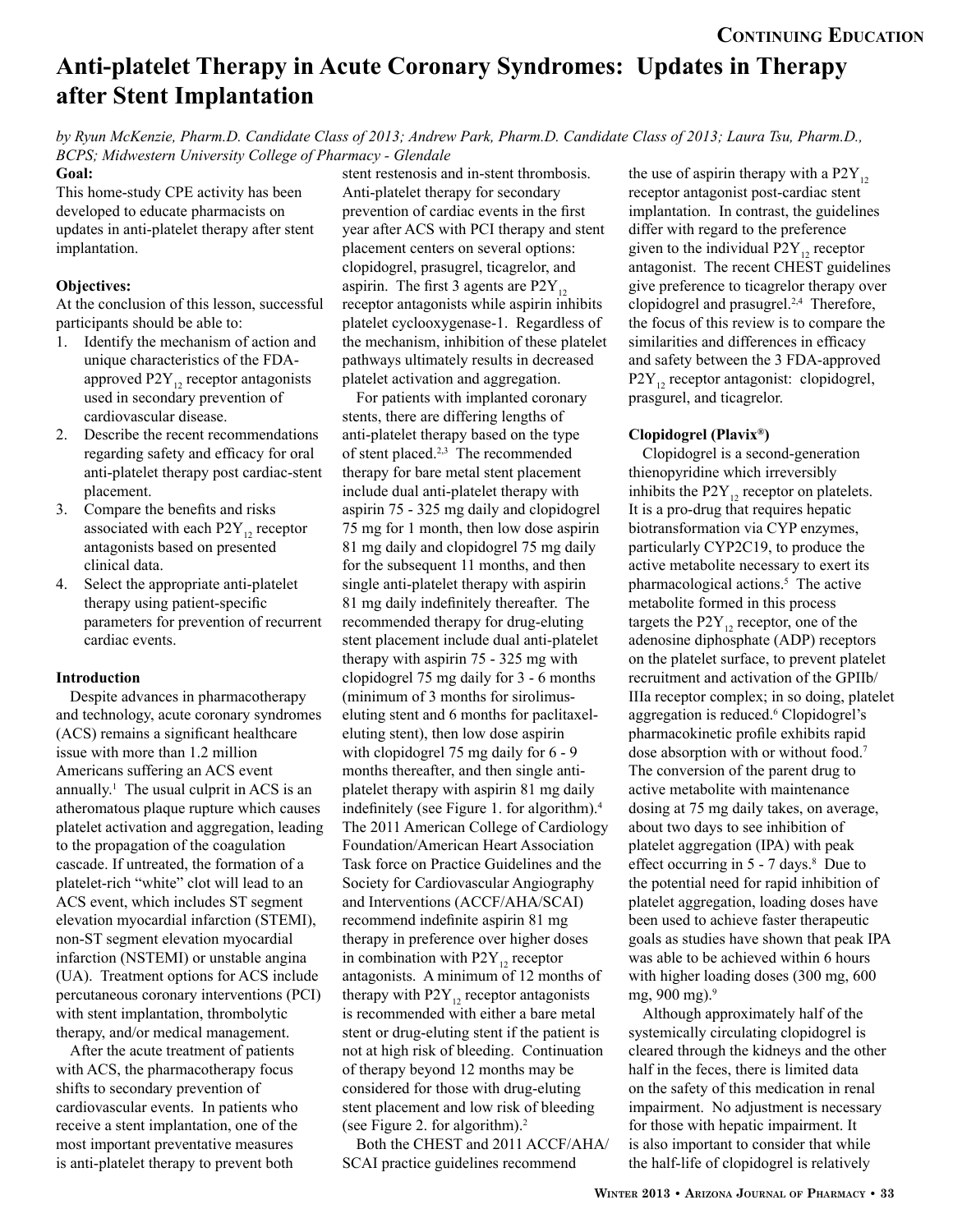### **Continuing Education (continued from page 33)**

short ( $\sim 0.5$  hour) compared to the parent compound  $(~6$  hours), it binds irreversibly to the platelet receptors resulting in normal platelet function of those blocked by clopidogrel to return with the development of new platelets. Platelet turnover takes approximately 7-10 days which is how long it would take for normal platelet function to return after the last dose of clopidogrel is administered.<sup>4,7</sup>

#### **Efficacy of clopidogrel in PCI**

For patients with newly placed coronary stents, dual anti-platelet therapy with clopidogrel in addition to aspirin has shown to improve outcomes with longterm therapy. Data from studies such as the PCI-CURE trial which found significantly lower rates of cardiovascular (CV) death, myocardial infarction (MI), or any revascularization in patients undergone PCI with dual anti-platelet therapy beyond 4 weeks of treatment have helped to focus subsequent studies on the optimal length of therapy.10 The CREDO trial did just that and provided optimization for long-term anti-platelet therapy post-PCI when they found that there was relative reduction (26.9%) in combined CV events with at least a year of long-term dual therapy with clopidogrel and aspirin.<sup>11</sup> These trials highlight the significant use of clopidogrel in this patient population; however, the following sections will address several considerations that should be made when choosing this agent.

#### **Drug Interactions with Proton Pump Inhibitors**

In an effort to maintain high therapeutic efficacy but minimize gastrointestinal (GI) toxicity from clopidogrel use, clinicians began adding on proton-pump inhibitor (PPI) treatment. While effective, in vitro data supported the notion that competitive inhibition by PPIs of CYP2C19 may alter the necessary metabolic step needed to produce the active metabolite of clopidogrel.12 The focus of current discussion is the therapeutic effect this interaction has on therapy outcomes. In the prospective randomized placebocontrolled COGENT trial of 3,873 patients, investigators assigned patients on dual anti-platelet therapy (clopidogrel 75 mg and aspirin 75 mg - 325 mg daily) to either omeprazole 20 mg or placebo. The primary endpoint of composite gastrointestinal event as determined by

bleeding ulcers, obstruction, or perforation addressed the potential benefits of gastrointestinal protection while on antiplatelet therapy. In addition, the primary safety endpoint composite of CV events as determined by death from CV causes, MI, revascularization, or stroke addressed the proposed interaction between clopidogrel and omeprazole on decreased anti-platelet activity. The study found lower gastrointestinal events rates with omeprazole when compared to placebo; supportively, in the safety endpoint comparison, there was no difference in the risk of CV events or MI in the treatment groups.13

In order to evaluate the effects of this interaction even further, a meta-analysis of twenty five studies (159,138 patients) was performed to assess the association of adverse events with combination therapy. They found that combination therapy with PPIs (searched keywords of 'pantoprazole,' or 'omeprazole' or 'esomeprazole' or 'lansoprazole' or 'rabeprazole') with clopidogrel was associated with increased risks of major adverse CV events and MI at 29% and 31%, respectively. However, PPI use was not associated with an overall increase in mortality. Subgroup analyses of concomitant use of clopidogrel with either pantoprazole or omeprazole were not associated with an increased risk of major CV events. While the analysis showed no influence on mortality, the investigators did find a decrease in the risk of developing GI bleed under PPI treatment by 50%.<sup>12</sup>

In lieu of the results presented in these trials, the Food and Drug Administration continues to warn against concomitant use of clopidogrel and PPIs, and recommends that combination treatment be used with caution. It should be noted that this warning advisory does not apply to all PPIs as not all PPIs affect the CYP enzymes similarly.<sup>14</sup> The ACCF/ACG/ AHA released a 2010 update on the 2008 Expert Consensus Document on Reducing the Gastrointestinal Risks of Antiplatelet Therapy and NSAID Use stating that a small to moderate association can be made based on available evidence; however, further randomized controlled trials are needed to validate the associations found in observational studies. While several trials showed no significant association of CV events, the potential relative risk of CV events may warrant

caution in combination therapy. The lack of consensus among trials confounds a clear association of PPI use with clopidogrel as the data is weak to establish decreased anti-platelet activity with coadministration. Ultimately, treatment decisions need to assess whether the potential benefits outweighs potential harm as patients with prior upper GI bleeding and risk factors may benefit from prophylaxis against GI bleeding.15

#### **Decreased platelet responsiveness**

In regards to anti-platelet efficacy, clopidogrel has a black box warning notifying that patients with genetic variability in CYP2C19 function, such as those with two nonfunctional alleles termed "poor metabolizers" of clopidogrel, may have reduced antiplatelet activity. Studies have suggested that high on-treatment platelet reactivity, those that require higher doses to achieve therapeutic effect, occurs in onethird of those prescribed clopidogrel.4 As a result, there have been higher cardiovascular event rates when this patient population is exposed to normal recommended doses when compared to those that do not have the decreased CYP2C19 function. A meta-analysis compared the risk of major adverse cardiovascular events of clopidogrel administration between noncarriers  $(71.5\%)$ , heterozygotes  $(26.3\%)$ , or homozygotes (2.2%) of reduced-function CYP2C19 alleles that underwent PCI that had an ACS. This study found that there was a significantly increased risk in both the patient populations with 1 reduced-function CYP2C19 allele and 2 reduced-function CYP2C19 alleles when compared to noncarriers. The analysis also found a significantly increased risk of stent thrombosis in both carriers of the reduced-function allele suggesting those patient populations with even 1 reducedfunction CYP2C19 allele may not be fully protected from cardiovascular events despite standard doses of clopidogrel.<sup>16</sup> Considering this patient population, there currently lacks support for the use genetic testing or platelet function testing to individualize anti-platelet therapy.3

#### **Dosing and monitoring of clopidogrel**

Clopidogrel is recommended to be administered as a 600 mg loading dose during PCI, followed by 75 mg daily maintenance dose.<sup>2</sup> In addition to the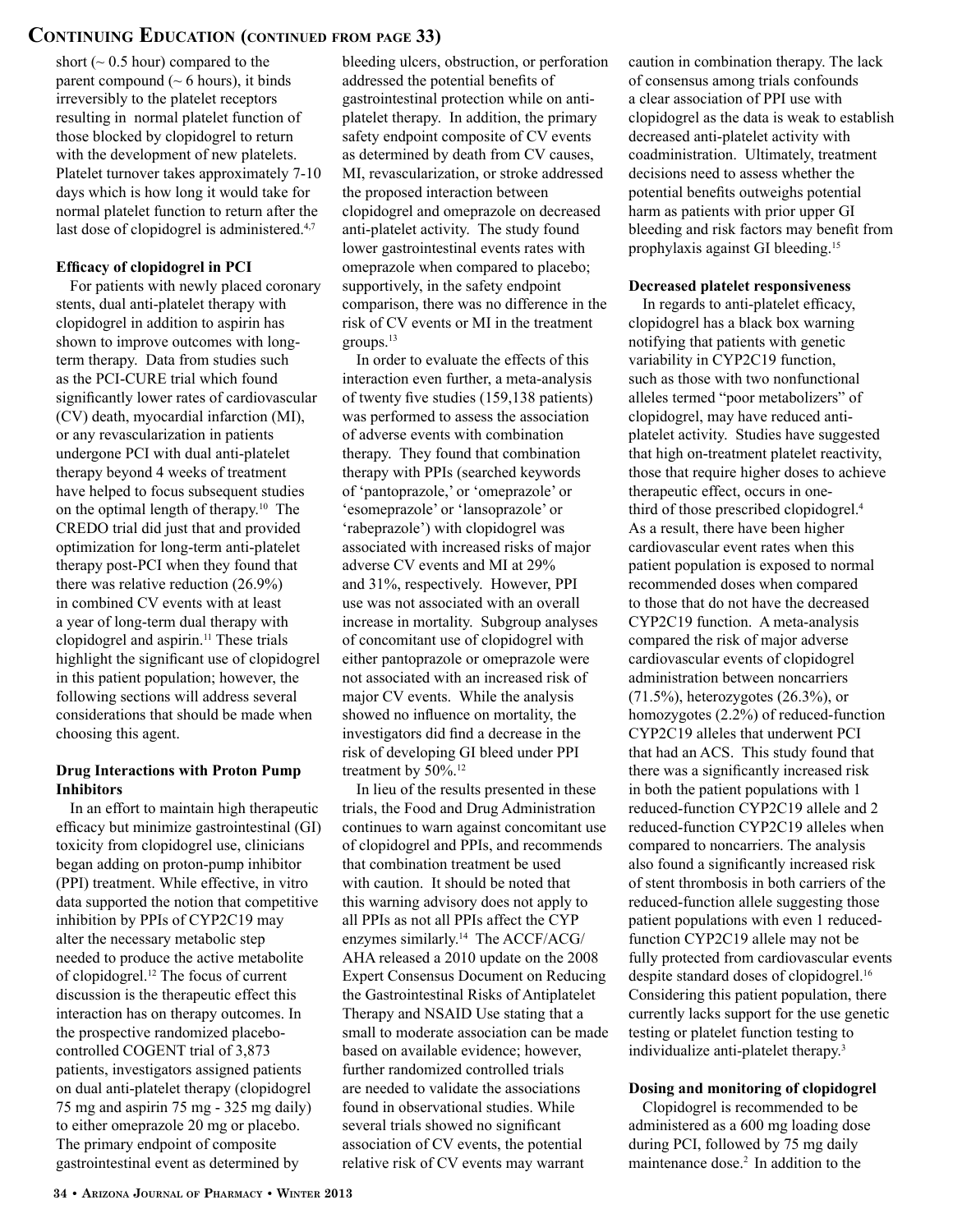### **Continuing Education (continued from page 34)**

aforementioned precautions regarding PPIs, healthcare providers should be aware of other medications that are CYP2C19 inhibitors. Examples include fluconazole, voriconazole, and fluoxetine.

As with other medications in the thienopyridine class, there are risks of bleeding present with clopidogrel. Careful consideration in certain patient populations should be made as clopidogrel is contraindicated in those with active bleeding such as peptic ulcer or intracranial hemorrhage. Bleeding concerns have also prompted the recommendation to discontinue clopidogrel 5 days prior to surgery. When clopidogrel was stopped beyond 5 days before a coronary artery bypass graft (CABG), rates of major bleeding were similar to those taking placebo. In comparison, patients who remained on clopidogrel within 5 days of a CABG, rates of major bleeding were higher at 9.3% compared to 6.3% in the placebo group (see Table 1 for comparison chart).17

#### **Newer anticoagulants options: prasugrel and ticagrelor**

Clopidogrel has been clinically proven to reduce recurrent cardiovascular events but clopidogrel has several limitations: it is a pro-drug that requires hepatic conversion, has a delayed onset, and demonstrates a wide inter-patient variability and delayed recovery due to irreversible receptor binding. Prasugrel and ticagrelor, two relatively new  $P2Y_{12}$ receptor antagonists have been approved as alternatives to clopidogrel for patients with ACS undergoing PCI with stent placement.2,4 Both seek to address some of the issues faced with clopidogrel.

#### **Prasugrel (Effient®)**

Prasugrel was approved in 2009 for the reduction of recurrent cardiovascular events in patients with ACS who are undergoing PCI. Similar to clopidogrel, prasugrel is a thienopyridine which irreversibly inhibits the  $P2Y_{12}$  receptor on the platelet.18 Prasugrel seeks to improve upon the shortcomings of clopidogrel with some key differences. While it is also a pro-drug, prasugrel is metabolized in the gastrointestinal tract and liver more rapidly than clopidogrel and the resulting metabolite binds irreversibly to the P2Y<sub>12</sub> receptors on platelets inhibiting their aggregation without the need for a second activation step compared to two

for clopidogrel. Also, prasugrel is not as adversely affected by individual genetic variations, which results in faster and more predictable platelet inhibition.<sup>5</sup> It can reach peak concentration in as quickly as 30 minutes and last up to 7 hours.<sup>19</sup>

#### **Efficacy and safety of prasugrel**

The TRITON-TIMI 38 phase 3 study sought to determine the safety and efficacy of prasugrel compared to clopidogrel in 13, 608 patients with ACS who were undergoing PCI. Clopidogrel was administered as a 300 mg loading dose then 75 mg daily while the comparator group was administered prasugrel 60 mg loading dose then 10 mg daily for 6 to 15 months. The study measured the primary efficacy endpoints of death from CV causes, nonfatal MI, and nonfatal stroke, while the incidence of major bleeding was the major safety endpoint. It was observed that in addition to a significantly lower number of primary efficacy endpoint events with prasugrel (9.9%) as compared with clopidogrel (12.1%), the prasugrel group also had fewer rates of MI, target-vessel revascularization, and stent thrombosis. However, the added benefit of increased efficacy came with the drawback of a higher incidence of major and life-threatening bleeding events in the prasugrel group.20

Due to this increased risk of bleeding in the total study population, further subgroup analyses were performed to determine whether or not certain patient populations would experience a greater net clinical benefit from prasugrel, with the reduction in cardiovascular events outweighing the bleeding risk. To answer these questions, 2 separate subgroup analyses were performed on patients with diabetes and with a STEMI. Of the total 13,608 patients in the TRITON-TIMI 38 trial, the first subgroup analysis trial explored the safety and efficacy of prasugrel versus clopidogrel in the 3,146 patients with diabetes mellitus (DM). From a primary efficacy standpoint, there were significantly fewer incidents of (CV death, non-fatal MI, or non-fatal stroke) with prasugrel compared to clopidogrel in both the diabetic (9.2% versus 10.6%) and non-diabetic (12.2% versus 17%) groups. In contrast to the findings in the original TRITON-TIMI 38 trial, the diabetic subgroup in this study did not have an increased risk of major bleeding compared to clopidogrel (2.6% versus 2.5%). For

patients on prasugrel, the greater relative reduction in incidents of the primary end point and MI events without an observed increase in major bleeding provided a greater net clinical benefit when compared to clopidogrel.<sup>21</sup>

The other subgroup analysis included 3,534 participants with STEMI treated with either prasugrel or clopidogrel. The primary endpoint was a composite of CV death, non-fatal MI, or non-fatal stroke at 30 days and at 15 months. Compared to clopidogrel, the prasugrel group had a significantly lower incidence of the primary efficacy endpoint at both 30 days (9.5% vs. 6.5%) and at 15 months (12.4% vs. 10%). There was no significant difference in major bleeding unrelated to CABG surgery between both groups; similarly, no difference was reported in life-threatening bleeding, intracranial hemorrhage, or minor bleeding at 15 months. However, it was observed that patients on prasugrel who underwent CABG surgery experienced an increased risk for major bleeding compared to those on clopidogrel.22 Therefore, STEMI patients may also be a population in which prasugrel demonstrates a greater net clinical benefit when compared to clopidogrel.

Although prasugrel showed additional benefits for diabetics and those who have STEMIs, it is important to note that neither of these subgroup analyses were designed or powered for all clinical endpoints in the population, and the small sample size may have skewed the results.21, 22

#### **Dosing and monitoring of prasugrel**

In patients undergoing PCI with stent placement, prasugrel is typically administered as a single 60 mg loading dose followed by a maintenance dose of 10 mg once daily if the patient weighs more than 60 kg. Patients with lower body weights may have an increased risk of bleeding and it is recommended that a lower 5 mg maintenance dose be used for those weighing less than 60 kg $^{2,23}$  It must be noted, however, that although a lower maintenance dose is recommended for lower weight patients, safety and efficacy at this dose has not yet been studied.

Most of the contraindications and warnings center on patients with these risks due to the increased incidence of major and potentially fatal bleeding seen in the prasugrel trials when compared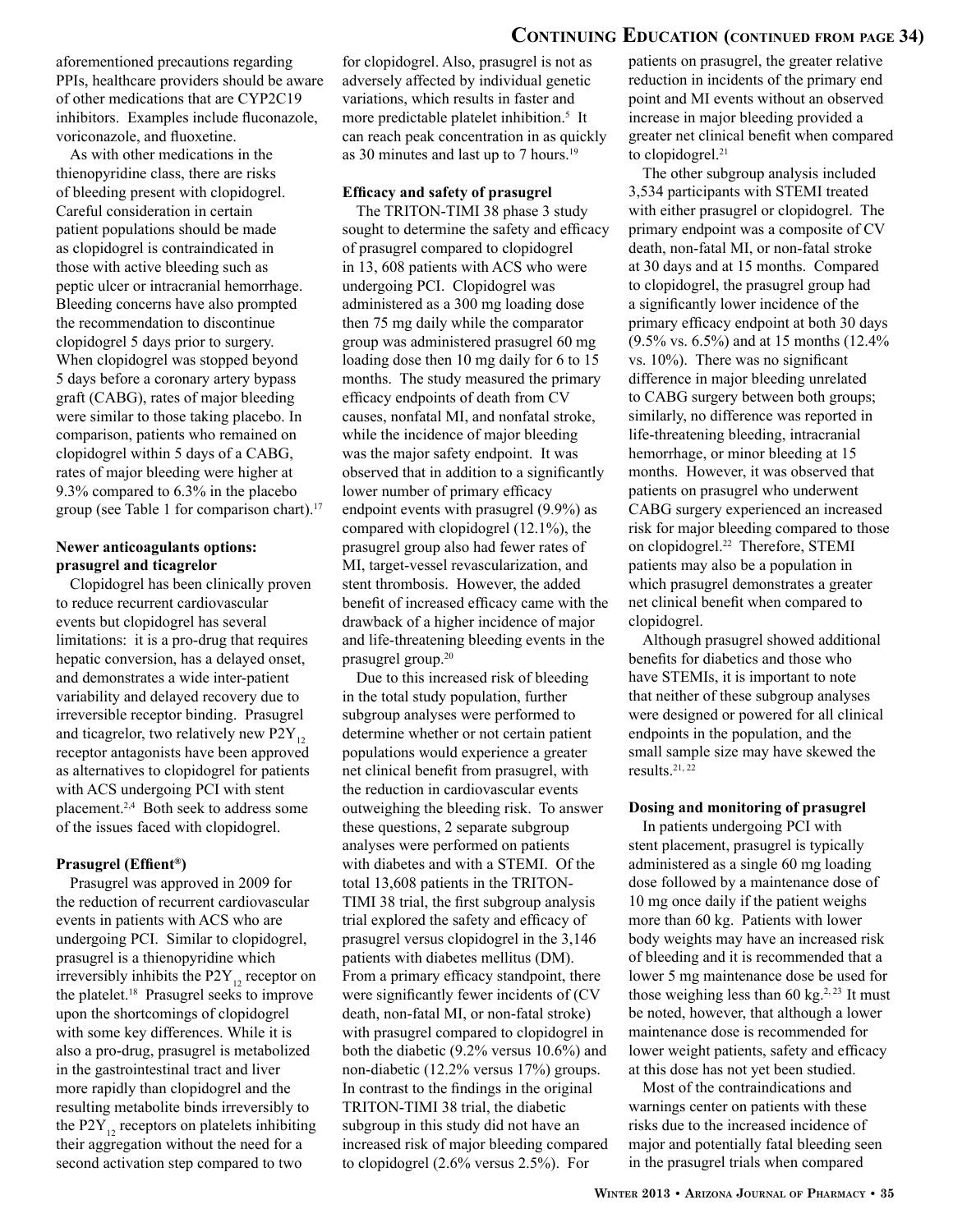### **Continuing Education (continued from page 35)**

to clopidogrel. It is contraindicated in patients with active pathological bleeding, history of transient ischemic attack (TIA) or stroke. Other high risk populations with an increased risk of bleeding include patients older than 75 years, weigh less than 60 kg, have a propensity to bleed, and are using concomitant medications that increase bleeding risk. Examples of these medications include warfarin, NSAIDS or fibrinolytic therapy. While it is generally not recommended to use prasugrel in patients older than 75 years, it may be considered in patients with diabetes or STEMI, as those groups demonstrated a greater net clinical benefit compared to the total study population.<sup>21</sup>

Prasugrel should be stopped at least 7 days before CABG with the extra time required due to the longer halflife.21 If possible, it is recommended that any bleeding be managed without discontinuing the medication due to increased risk of cardiovascular events if stopped prematurely. Practitioners managing these patients should also consider other common adverse drug events, including hypertension, hyperlipidemia, head and backaches, dyspnea, nausea and vomiting. Concomitant use of medications that increase bleeding risk should be avoided if possible, but interactions with CYP inducers or inhibiters were not significant. Fortunately, there is no renal dosing and the lower CYP activation means that no dose adjustment is needed in patients with mild to moderate hepatic impairment (see Table 1 for comparison chart).<sup>23</sup>

#### **Ticagrelor (Brilinta®)**

Ticagrelor is classified as a cyclopentyltriazolpyrimidine. It binds reversibly to the P2Y<sub>12</sub> receptor at an allosteric site, changes the receptor conformation, and prevents ADP-stimulated activation of the glycoprotein IIb/IIIa receptor and attenuating platelet aggregation.<sup>5</sup> Unlike clopidogrel and prasugrel, ticagrelor is not a pro-drug and does not require metabolism to an active form. It is also broken down into at least one active metabolite with a similar potency to the parent drug. This combination of properties produces a rapid onset of action within 30 minutes, and a peak inhibitory effect in 2 hours.<sup>5</sup>

#### **Efficacy and safety of ticagrelor**

The landmark phase 3 PLATO trial

compared the safety and efficacy of ticagrelor with clopidogrel for prevention of cardiovascular events in patients with ACS.26 Ticagrelor was given as a 180 mg loading dose then 90 mg twice daily and clopidogrel was given as a 300 – 600 mg loading dose then 75 mg daily. This study followed 18,624 patients over 12 months to determine the outcomes for a primary efficacy end point designated as time to the first occurrence of a composite of death from vascular causes, MI or stroke and primary safety endpoints of first occurrence of major bleeding.26 It was observed that ticagrelor (9.8%) showed greater efficacy in preventing the primary efficacy end points than clopidogrel (11.7%) and the incidents of major bleeding were similar between the two groups (ticagrelor 11.6% vs. clopidogrel 11.2%). Unfortunately, patients on ticagrelor did experience a higher rate of non–CABG-related major bleeding, intracranial bleeding and dyspnea.26

 The PLATO trial discovered an anomaly in which ticagrelor was significantly less effective in North American patients compared to the rest of the world. The North American substudy sought to determine the possible causes of this difference, and identified an underlying statistical interaction with aspirin maintenance dose. Of the 37 factors explored, only the maintenance aspirin dose emerged as a possible explanation for the regional differences.<sup>23</sup> Analysis revealed that more patients in the United States (53.6%) took a higher maintenance dose of aspirin > 300 mg than the rest of world (1.7%) and that low-dose maintenance aspirin concomitantly with ticagrelor had better outcomes compared to clopidogrel. The authors of the study theorized that aspirin's dose dependent inhibition of endothelial prostacyclin may reduce the anti-platelet effect of ticagrelor at higher doses. However, they do acknowledge that further research is needed to elucidate the possible mechanism of this interaction and that chance cannot be ruled out given the current data.<sup>23</sup> Based on the current available data, it is recommended that ticagrelor should only be administered with low-dose maintenance aspirin.<sup>23</sup>

#### **Dosing and monitoring of ticagrelor**

Patients being started on ticagrelor should be given an initial loading dose of 180 mg at the time of PCI, and then continued on a maintenance dose of 90 mg twice daily.24 Ticagrelor is primarily metabolized by hepatic CYP3A4 enzymes so it is susceptible to drug interactions with medications that inhibit or induce these enzymes. Concomitant use of inducers such as rifampin or phenytoin and inhibitors such as azoles, clarithromycin or protease inhibitors should be avoided. Ticagrelor can reduce the metabolism of other drugs which are CYP3A4 substrates such as simvastatin, resulting in a higher serum simvastatin concentration and an increased risk of rhabdomyolysis. Serum levels of digoxin, a medication with a narrow therapeutic window, must also be monitored closely if used concomitantly with ticagrelor.<sup>24</sup>

Due to an increased risk of bleeding, ticagrelor has a black box warning cautioning against use in patients with a history of intracranial hemorrhage and active bleeding.24 It is also recommended to discontinue ticagrelor at least 5 days prior to CABG. It is important to note that the warning label advises to try managing bleeding episodes while remaining on ticagrelor as premature discontinuation increases the risk of cardiovascular events. Also included in the black box warning is the recommendation for use with aspirin 81 mg for efficacy. It is also advised against the use in patients with severe hepatic impairment.<sup>24</sup> Dyspnea was a common adverse effected noted with ticagrelor, occurring in approximately 14% of patients studied within the first few weeks after medication initiation. Other noted adverse events include, asymptomatic bradycardia, and ventricular pauses.24 There have been reported cases of increase in uric acid levels as well, so caution should be taken in patients with a history of gout (see Table 1 for comparison chart).

The safety and efficacy of ticagrelor in elderly patients is of particular concern because while this population is at increased risk of cardiac complications, they are also at higher risks of bleeding. Fortunately, the PLATO trial did not identify any difference in safety or efficacy between younger and older patients, although it is recommended that older patients be monitored more carefully for bleeding complications.

#### **General Considerations: P2Y<sub>12</sub> receptor antagonists**

Patients should be counseled on the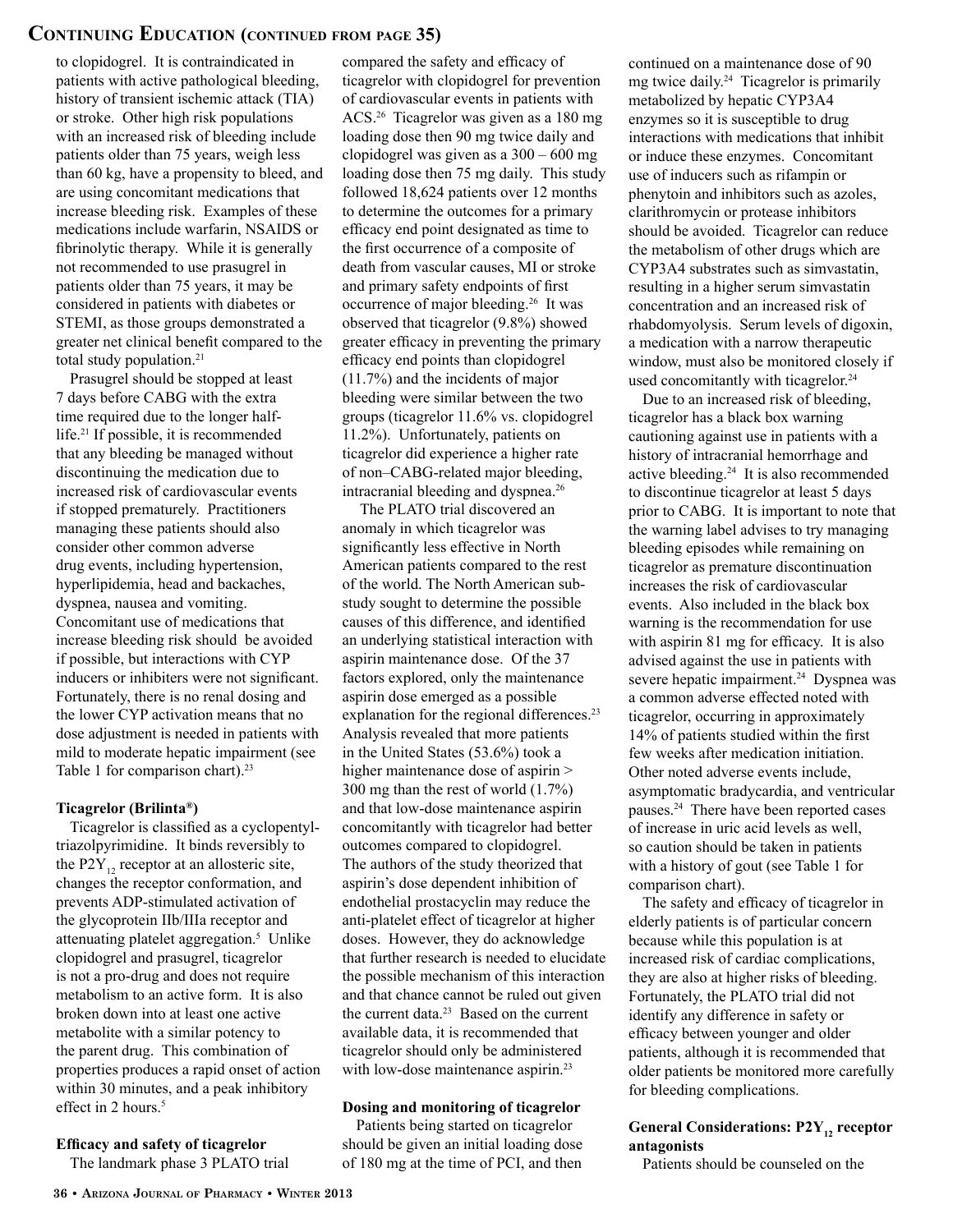### **Continuing Education (continued from page 36)**

importance of continuing dual anti-platelet therapy for the full recommended duration because early discontinuation can result in recurrent cardiovascular events. Another important counseling area includes the increased risk for bleeding and patients should be taught to be aware of certain things, such as signs and symptoms of bleeding (dark colored urine and stool). These patients will bruise more easily, and take longer than usual to stop bleeding. They should promptly report any unanticipated, prolonged, or excessive bleeding immediately to their health care provider.

#### **Pharmacist's Role**

With these newer anti-platelet agents, pharmacists can play a pivotal role in both monitoring and educating patients, whether in hospital, clinic, or community settings. Each of the agents discussed may provide enhanced benefit to specific patient populations. However, they also come with additional precautions, possible adverse events and interactions that must be carefully evaluated along with patient specific information, evidenced based research and clinical judgment to determine the best course of treatment. These new drugs provide extra tools in the healthcare provider arsenal for treating patients undergoing PCI with stent placement. As the medication experts, pharmacists are uniquely qualified to help match up the right drug to the right patient and ensure optimal treatment outcomes.

#### *References*

*1. Spinler SA, Denus SD. Acute coronary syndromes. In: Dipiro JT, Talbert RL, Yee GC et al. Pharmacotherapy: A Pathophysiologic Approach. New York: McGraw Hill; 2008;249–277. 2. Levine GN, Bates ER, Blankenship JC et al. 2011 ACCF/AHA/SCAI Guideline for Percutaneous Coronary Intervention: a report of the American College of Cardiology Foundation/American Heart Association Task Force on Practice Guidelines and the Society for Cardiovascular Angiography and Interventions. Circulation. 2011;124(23):e574-651. 3. Eikelboom JW, Hirsh J, Spencer FA et al. Antiplatelet drugs: antithrombotic therapy and prevention of thrombosis, 9th ed: American College of Chest Physicians Evidence-Based Clinical Practice Guidelines. Chest. 2012;141;e89S-e119S. 4. Vandvik PO, Lincoff AM, Gore JM et al. Primary and secondary prevention of cardiovascular disease: antithrombotic therapy and prevention of thrombosis, 9th ed: American College of Chest Physicians Evidence-Based Clinical Practice Guidelines. Chest. 2012;141(2)(Suppl):e637S-e668S. 5. Damman P, Woudstra P, Kuijt WJ et al. P2Y12 platelet inhibition in clinical practice. J Thromb Thrombolysis. 2012;33(2):143-153. 6. Savi P, Pereillo JM, Uzabiaga MF et al .* 

*Identification and biological activity of the active metabolite of clopidogrel. Thromb Haemost. 2000;85(5):891-896.*

*7. Plavix (clopidogrel) package insert. Bridgewater, NJ: Bristol-Myers Squibb/Sanofi Pharmaceuticals Partnership; 2011 Dec.*

*8. Herbert JM, Frehel D, Vallee E et al. Clopidogrel, a novel antiplatelet and antithrombotic agent. Cardiovascular Drug Rev. 1993;11(2):180-198. 9. Montalescot G, Sideris G, Meuleman C et al. A randomized comparison of high clopidogrel loading doses in patients with non-ST-segment elevation acute coronary syndromes: the ALBION (Assessment of the Best Loading Dose of Clopidogrel to Blunt Platelet Activation, Inflammation and Ongoing Necrosis) trial. J Am Coll Cardiol. 2006;48(5):931- 938.* 

*10. Mehta SR, Yusuf S, Peters RJ et al. Effects of pretreatment with clopidogrel and aspirin followed by long-term therapy in patients undergoing percutaneous coronary intervention: the PCI-CURE study. Lancet. 2001;358(9281):527-533. 11. Steinhubl SR, Berger PB, Mann III JT et al. Early and sustained dual oral antiplatelet therapy following percutaneous coronary intervention: a randomized trial. JAMA. 2002;288(19):2411-2420. 12. Siller-Matula JM, Jilma B, Schror K et al. Effect of proton pump inhibitors on clinical outcome in patients treated with clopidogrel: a systematic review and meta-analysis. J Thromb Haemost. 2010;8(12):2624-2641.*

*13. Bhatt DL, Cryer BL, Contant CF et al. Clopidogrel with or without omeprazole in coronary artery disease. N Engl J Med. 2010;363(20):1909- 1917.* 

*14. Food and Drug Administration. Information for healthcare professionals: update to labeling of clopidogrel bisulfate (marketed as Plavix) to alter healthcare professionals about a drug interaction with omeprazole (marketed as Prilosec and Prilosec OTC). http://www.fda.gov/Drugs/ DrugSafety/PostmarketDrugSafetyInformation for PatientsandProviders/DrugSafetyInformationfor\ HealthcareProfessionals/ucm190787.htm. (accessed 2012 September 11th).*

*15. Abraham NS, Hlatky MA, Antman EM et al. ACCF/ACG/AHA 2010 Expert Consensus Document on the concomitant use of proton pump inhibitors and thienopyridines: a focused update of the ACCF/ ACG/AHA 2008 expert consensus document on reducing the gastrointestinal risks of antiplatelet therapy and NSAID use: a report of the American College of Cardiology Foundation Task Force on Expert Consensus Documents. Circulation. 2010;122(24):2619-2633.*

*16. Mega JL, Simon T, Collet JP et al. Reducedfunction CYP2C19 genotype and risk of adverse clinical outcomes among patients treated with clopidogrel predominantly for PCI: a meta-analysis. JAMA. 2010;304(16):1821-1830.* 

*17. Yusuf S, Zhao F, Mehta SR et al. Effects of clopidogrel in addition to aspirin in patients with acute coronary syndromes without ST-segment elevation. N Engl J Med. 2001;345:494-502. 18. Höchtl T, Sinnaeve PR et al. Oral antiplatelet therapy in acute coronary syndromes: update 2012. Eur. Heart J. 2012(1):79-86*

*19. Wiviott SD, Braunwald E, McCabe CH et al. Prasugrel versus clopidogrel in patients with acute coronary syndromes. N Engl J Med. 2007;357(20):2001-15.* 

*20. Wiviott SD, Braunwald E, Angiolillo DJ et al. Greater clinical benefit of more intensive oral antiplatelet therapy with prasugrel in patients with diabetes mellitus in the trial to assess* 

*improvement in therapeutic outcomes by optimizing platelet inhibition with prasugrel-Thrombolysis in Myocardial Infarction 38. Circulation. 2008;118(16):1626-36.*

*21. Montalescot G, Wiviott SD, Braunwald E et al. Prasugrel compared with clopidogrel in patients undergoing percutaneous coronary intervention for ST-elevation myocardial infarction (TRITON-TIMI 38): double-blind, randomized controlled trial. The Lancet. 2009;373(9665);723-731.*

*22. Effient (prasugrel) package insert. Indianapolis, IN: Daiichi Sankyo, Inc. and Eli Lilly and Company; 2011 Sept.*

*23. Mahaffey KW, Wojdyla DM, Carroll K et al. Ticagrelor compared with clopidogrel by geographic region in the Platelet Inhibition and Patient Outcomes (PLATO) trial. Circulation. 2011;124(5):544-54.*

*24. Brilinta (ticagrelor) package insert. Wilmington, DE: AstraZeneca; 2011 July.*

*25. Guyatt GH, Akl EA, Crowther M et al. Executive summary: antithrombotic therapy and prevention of thrombosis, 9th ed: American College of Chest Physicians Evidence-Based Clinical Practice Guidelines. Chest. 2012;141(2)(Suppl):7S-47S. 26. James SK, Storey RF, Khurmi NS et al. Ticagrelor versus clopidogrel in patients with acute coronary syndromes and a history of stroke or transient ischemic attack. Circulation. 2012;125(23):2914-21*

#### **CPE MONITOR INSTRUCTIONS:**

**Beginning January 1, 2013 Statements of Credit for home-study activities will no longer be provided. All activities will be reported to the NABP CPE Monitor system as mandated by ACPE.** 

Licensees may obtain additional information and set up their NABP e-Profile at www.MyCPEmonitor.net.

**An additional continuing pharmacy education home-study article titled** *GLP-1 Agonists Therapy in Individuals with Type 2 Diabetes Mellitus: A Review of Safety and Tolerability* **is available on the AzPA website in the AJP Archives. Member login is required.** 

**Free CPE credit from home study articles published in the Arizona Journal of Pharmacy is a member benefit for AzPA Members.**

**Not a member? Visit the AzPA website and join today!**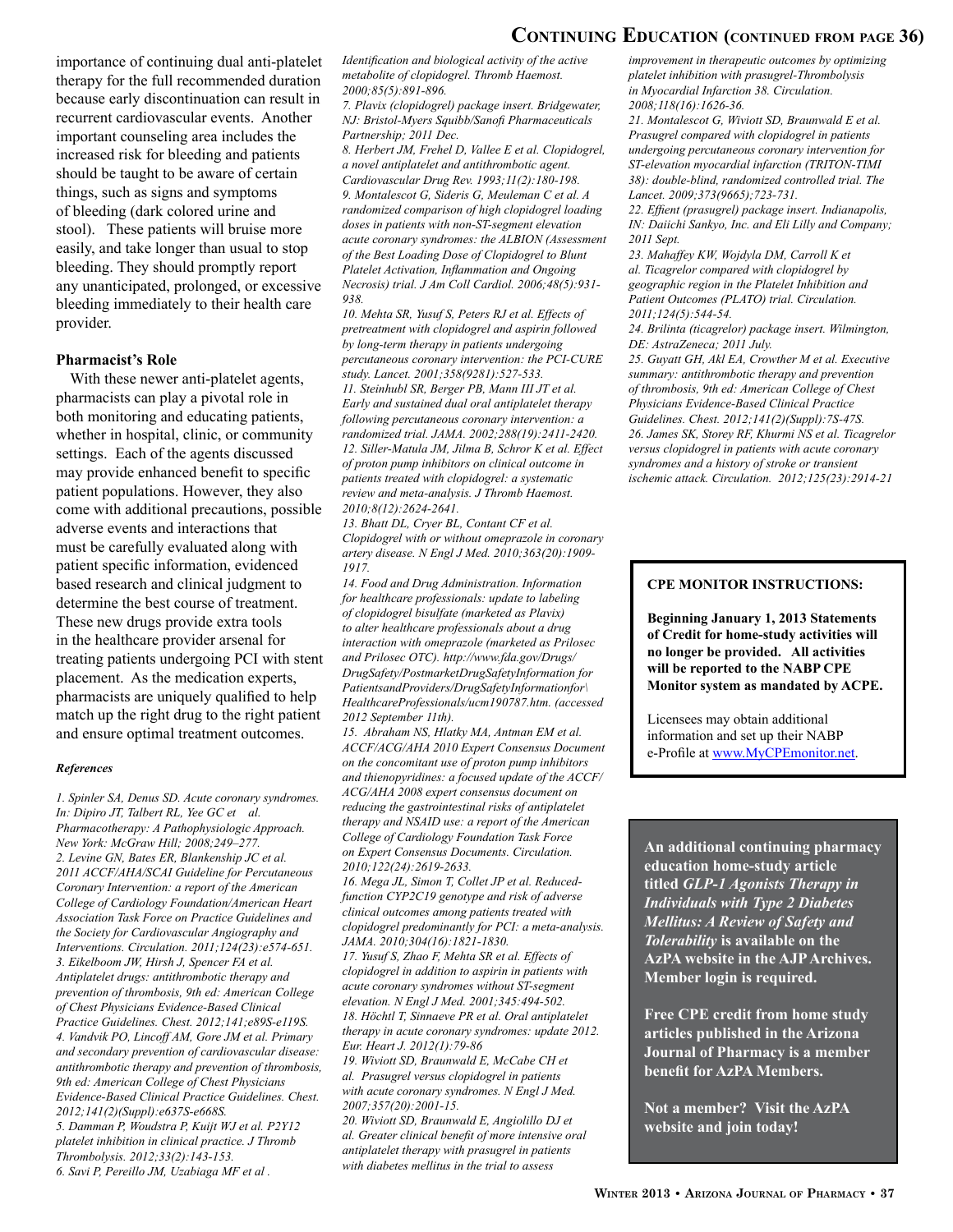# **Continuing Education (continued from page 37)**

|                                                                                                                                                                                                                                                                                   | Clopidogrel                                    | Prasugrel                                                                                                                                             | <b>Ticagrelor</b>                                                                                                                                      |                   |
|-----------------------------------------------------------------------------------------------------------------------------------------------------------------------------------------------------------------------------------------------------------------------------------|------------------------------------------------|-------------------------------------------------------------------------------------------------------------------------------------------------------|--------------------------------------------------------------------------------------------------------------------------------------------------------|-------------------|
| <b>Mechanism of action</b>                                                                                                                                                                                                                                                        | Irreversible $P2Y_{12}$ receptor<br>antagonist | Irreversible P2Y <sub>12</sub> receptor<br>antagonist                                                                                                 | Reversible P2Y <sub>12</sub> receptor<br>antagonist                                                                                                    |                   |
| <b>Activation</b>                                                                                                                                                                                                                                                                 | Pro-drug with 2-step<br>activation             | Pro-drug with 1-step<br>activation                                                                                                                    | Active drug                                                                                                                                            |                   |
| <b>Loading dose</b>                                                                                                                                                                                                                                                               | $300 - 600$ mg                                 | $60$ mg                                                                                                                                               | $180$ mg                                                                                                                                               |                   |
| <b>Maintenance dose</b>                                                                                                                                                                                                                                                           | 75 mg QD                                       | 10 mg QD                                                                                                                                              | 90 mg BID                                                                                                                                              |                   |
| <b>Inhibition of platelet</b><br>aggregation                                                                                                                                                                                                                                      | Dose-dependent:<br>300-600 mg within 6 hours   | Dose-dependent:<br>$60 \text{ mg} \leq 30 \text{ minutes}$                                                                                            | Dose-dependent:<br>180 mg < 30 minutes                                                                                                                 |                   |
| <b>Renal adjustment</b>                                                                                                                                                                                                                                                           | No                                             | No                                                                                                                                                    | No                                                                                                                                                     |                   |
| <b>Hepatic adjustment</b>                                                                                                                                                                                                                                                         | N <sub>o</sub>                                 | N <sub>o</sub>                                                                                                                                        | N <sub>o</sub>                                                                                                                                         |                   |
| <b>Warnings</b><br>/precautions                                                                                                                                                                                                                                                   | Reduced 2C19 function<br>(BBW)                 | History of TIA or stroke<br>(BBW), age <sub>275</sub> , weight <60<br>kg                                                                              | Use with low dose aspirin<br>only, history of ICH (both<br>BBWs)                                                                                       |                   |
| <b>Drug</b> interactions                                                                                                                                                                                                                                                          | 2C19 inhibitors                                | None significant                                                                                                                                      | 3A4 inhibitors and inducers                                                                                                                            |                   |
| <b>Notes</b>                                                                                                                                                                                                                                                                      | Hold 5 days prior to CABG                      | Hold 7 days prior to CABG,<br>benefits in STEMI and DM                                                                                                | Hold 5 days prior to CABG,<br>increased dyspnea, moderate<br>hepatic impairment                                                                        |                   |
| Table 1. Comparison of P2Y <sub>12</sub> receptor antagonists <sup>7,22,24</sup><br><b>BBW=Black Box Warning</b><br>TIA= Transient ischemic attack<br>STEMI= ST segment elevation<br>CABG= Coronary Artery Bypass Grafting<br>DM=Diabetes Mellitus<br>ICH=Intracranial hemorrhage |                                                |                                                                                                                                                       |                                                                                                                                                        |                   |
|                                                                                                                                                                                                                                                                                   |                                                | Figure 1. Anti-platelet therapy recommendations from ACCP CHEST 2012 practice guidelines <sup>4</sup>                                                 |                                                                                                                                                        |                   |
| Clopidogrel                                                                                                                                                                                                                                                                       |                                                | Prasugrel                                                                                                                                             |                                                                                                                                                        | <b>Ticagrelor</b> |
| Patients that have undergone PCI with stent<br>placement, give dual antiplatelet therapy<br>with clopidogrel 75 mg/day and aspirin<br>therapy daily (1B)                                                                                                                          |                                                | Patients that have undergone PCI with stent<br>placement, give dual antiplatelet therapy<br>with prasugrel 10 mg/day and aspirin<br>therapy daily(1B) | Patients that have undergone PCI with stent<br>placement, give dual antiplatelet therapy<br>with ticagrelor 90 mg/BID and aspirin<br>therapy daily(1B) |                   |

Figure 2. Anti-platelet therapy recommendations from 2011 ACCF/AHA/SCAI practice guidelines<sup>2</sup>

| Evidence<br>classification         |        | Clopidogrel                                                                                                                                                                   | Prasugrel                                                                                                                                                                             | <b>Ticagrelor</b>                                                                                                                                                                   |  |  |
|------------------------------------|--------|-------------------------------------------------------------------------------------------------------------------------------------------------------------------------------|---------------------------------------------------------------------------------------------------------------------------------------------------------------------------------------|-------------------------------------------------------------------------------------------------------------------------------------------------------------------------------------|--|--|
| Risk                               | $\sim$ | Before PCI, give nonenteric aspirin<br>325 mg<br>If on previous therapy, continue<br>aspirin 81 mg to 325 mg                                                                  | Before PCI, give nonenteric aspirin<br>325 mg<br>If on previous therapy, continue<br>aspirin $81 \text{ mg}$ to $325 \text{ mg}$                                                      | Before PCI: give nonenteric aspirin<br>325 mg<br>If on previous therapy, continue<br>aspirin 81 mg to 325 mg                                                                        |  |  |
| ѽ<br>Class                         | $\sim$ | Patients undergoing PCI, add<br>clopidogrel 600 mg load followed<br>by 75 mg/day to aspirin therapy then<br>continue clopidogrel:<br>$BMS:$ > 12 months<br>$DES:$ > 12 months | Patients undergoing PCI, add<br>٠<br>prasugrel 60 mg load followed by<br>10 mg/day to aspirin therapy then<br>continue prasugrel:<br>$BMS:$ > 12 months<br>$DES$ : $> 12$ months<br>٠ | Patients undergoing PCI, add<br>ticagrelor 180 mg load followed<br>by 90 mg/twice a day to aspirin<br>therapy then continue ticagrelor:<br>$BMS:$ > 12 months<br>$DES:$ > 12 months |  |  |
|                                    | ≺      | After PCI, aspirin should be<br>continued indefinitely                                                                                                                        | After PCI, aspirin should be<br>٠<br>continued indefinitely                                                                                                                           | After PCI, aspirin should be<br>continued indefinitely                                                                                                                              |  |  |
| <b>Benefit</b><br>Risk<br>$\alpha$ | C      | Dual therapy $> 12$ months may be<br>٠<br>considered                                                                                                                          | Dual therapy $> 12$ months may be<br>٠<br>considered                                                                                                                                  | Dual therapy $> 12$ months may be<br>considered                                                                                                                                     |  |  |
| A= Multiple populations evaluated  |        |                                                                                                                                                                               |                                                                                                                                                                                       |                                                                                                                                                                                     |  |  |

A= Multiple populations evaluated<br>B= Limited populations evaluated<br>C= Very limited populations evaluated<br>PCI= Percutaneous coronary intervention<br>BMS= Bare metal stent<br>DES= Drug-eluting stent